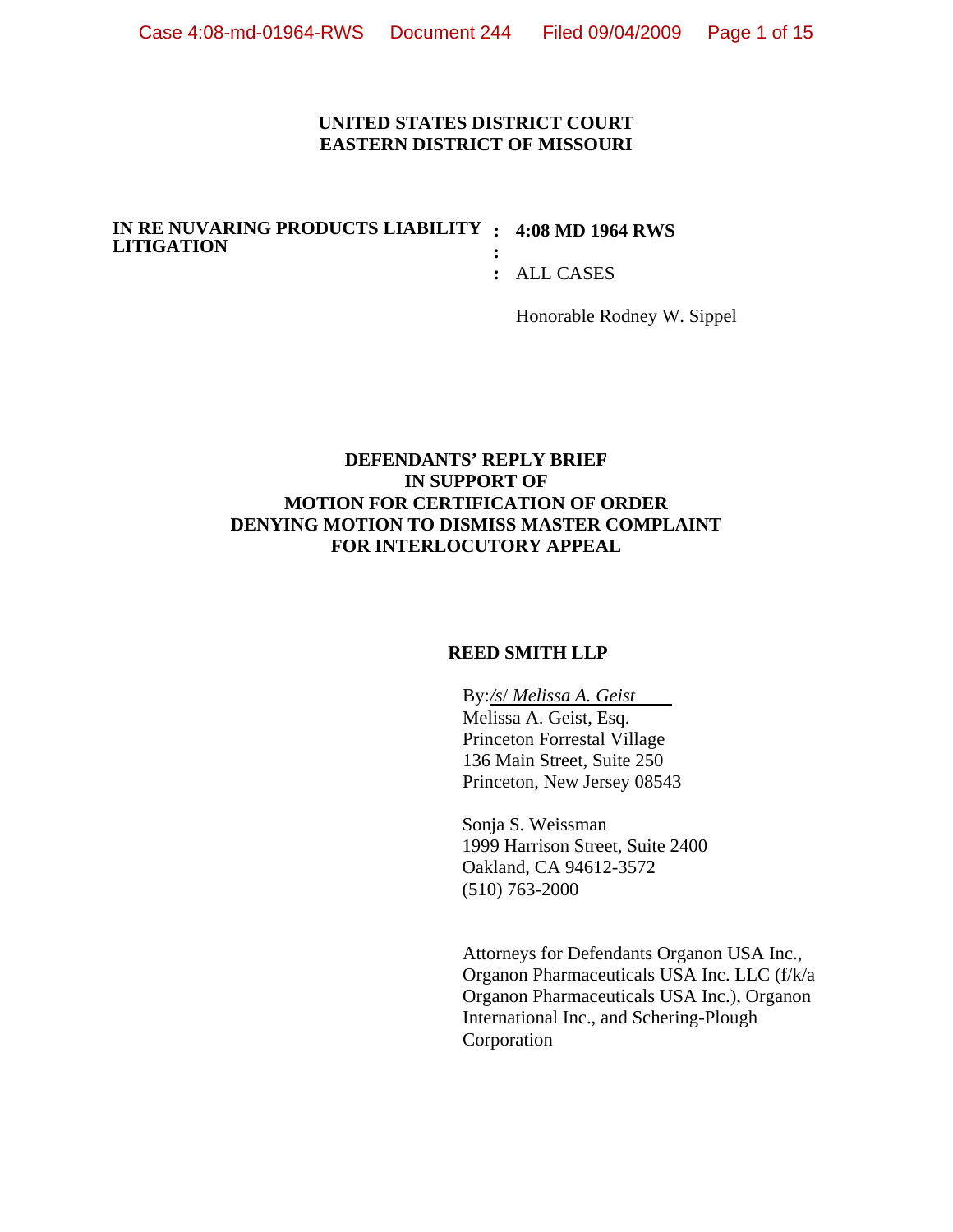## **TABLE OF CONTENTS**

## **Page**

| $\mathbf{I}$ . |           |                                                                       |  |
|----------------|-----------|-----------------------------------------------------------------------|--|
| II.            |           |                                                                       |  |
|                | A.        | Under Defendants' Understanding Of The August 6th Order, It Should Be |  |
|                | <b>B.</b> | Under Plaintiffs' Understanding Of The August 6th Order, It Should Be |  |
|                | C.        | Plaintiffs' Flawed Account Of The Procedural History Leading To The   |  |
|                |           |                                                                       |  |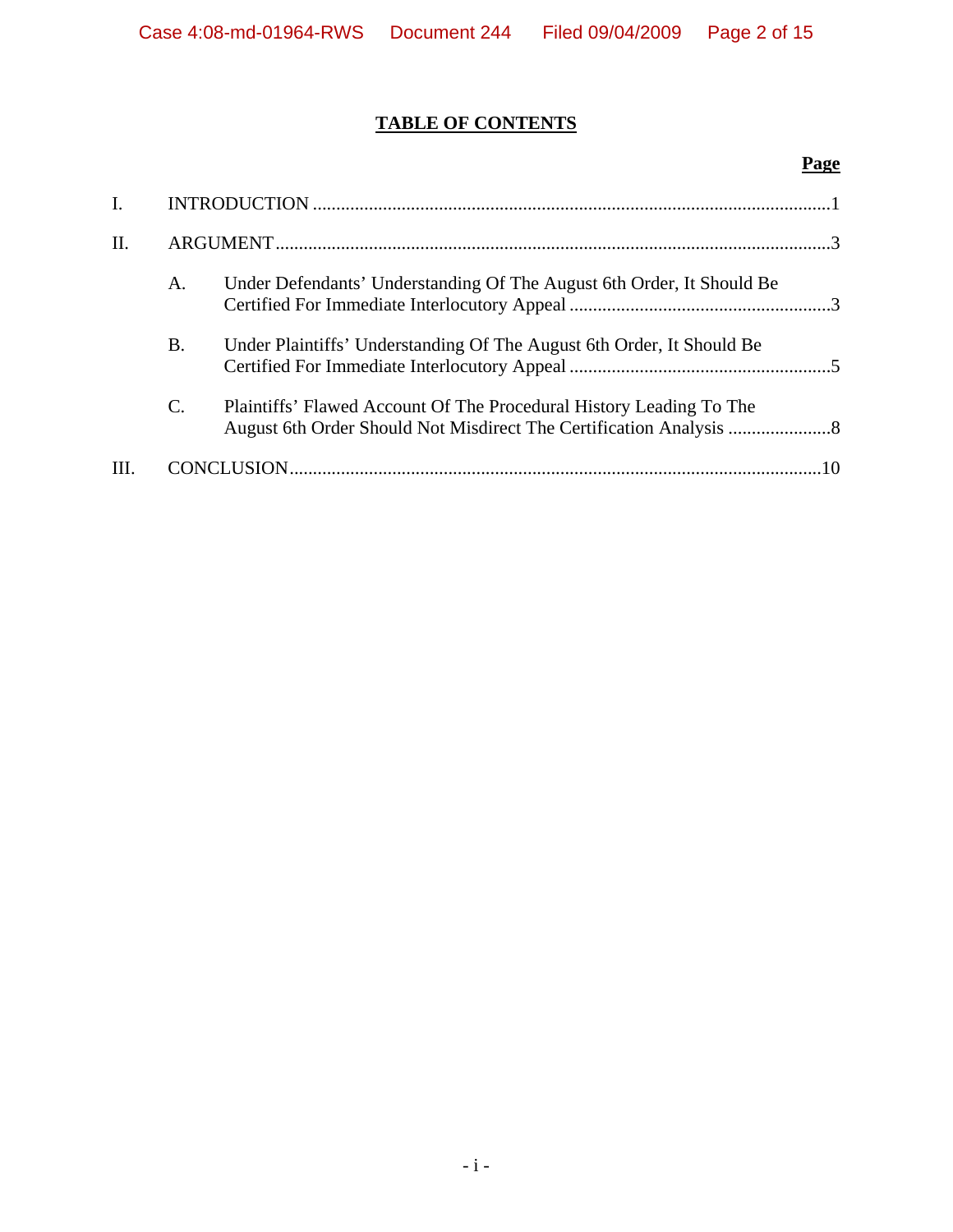## **CASES**

| Abels v. Garmers Comm. Corp.,                                               |
|-----------------------------------------------------------------------------|
| Bell Atlantic v. Twombly,                                                   |
| Gregory v. Dillards,                                                        |
| In re Air Crash Disaster at John F. Kennedy Int'l Airport,                  |
| In re Air Crash off Long Island,                                            |
| In re Guidant Corp. Implantable Defibrillators Prods. Liability Litigation, |
| In re Guidant Corp. Implantable Defibrillators,                             |
| In Re Medtronic, Inc. Sprint Fidelis Leads Products Liability Litigation,   |
| In re Propulsid Prod. Liab. Litig.,                                         |
| In re Showa Denko K.K. L-Tryptophan Prod. Liab. Litig.-II,                  |
| In re Traysol Products Liability Litig.,                                    |
| Ashcroft v. Iqbal,                                                          |
| Westcott v. City of Omaha,                                                  |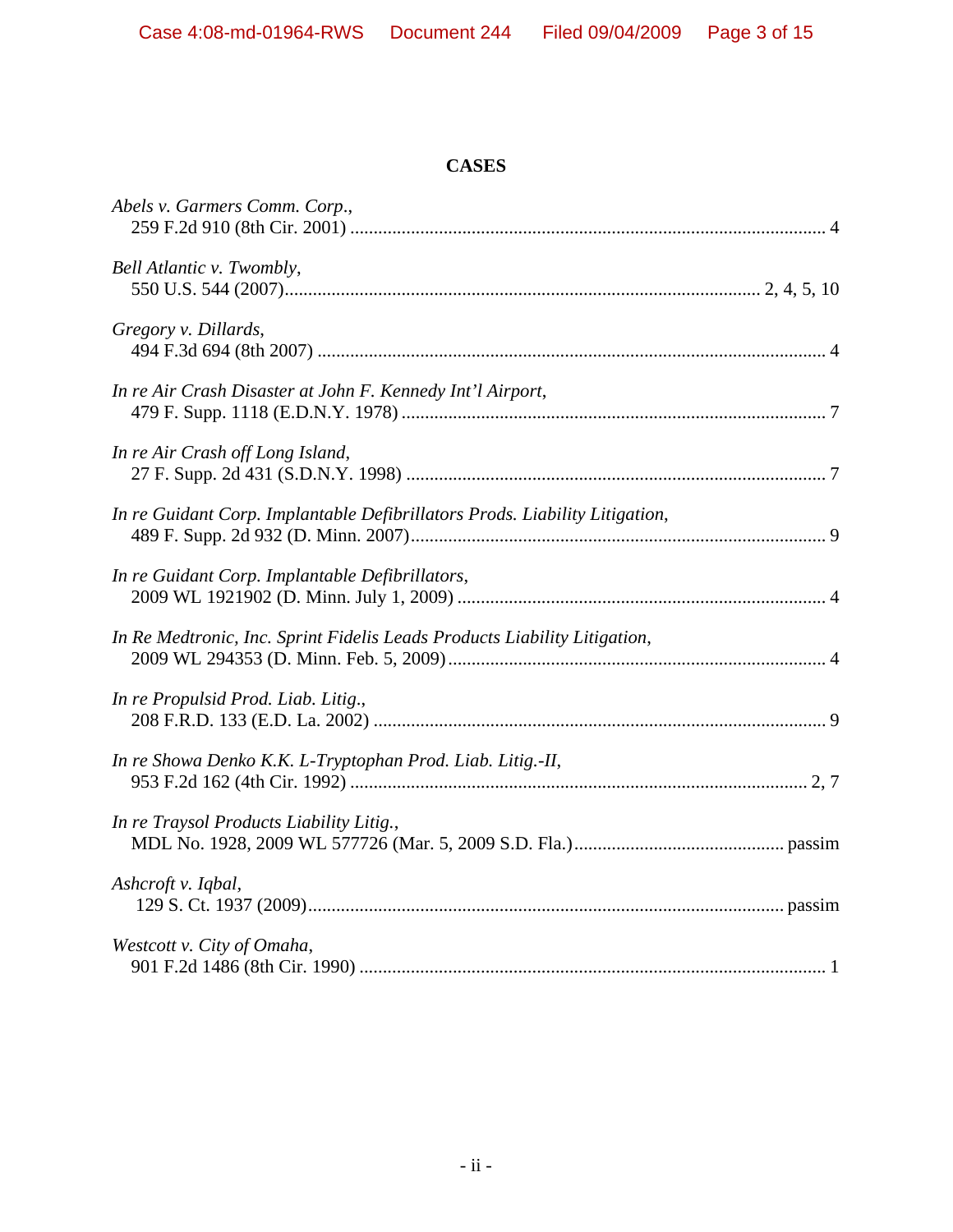## **STATUTES**

|--|--|--|--|

## **OTHER AUTHORITIES**

## **RULES**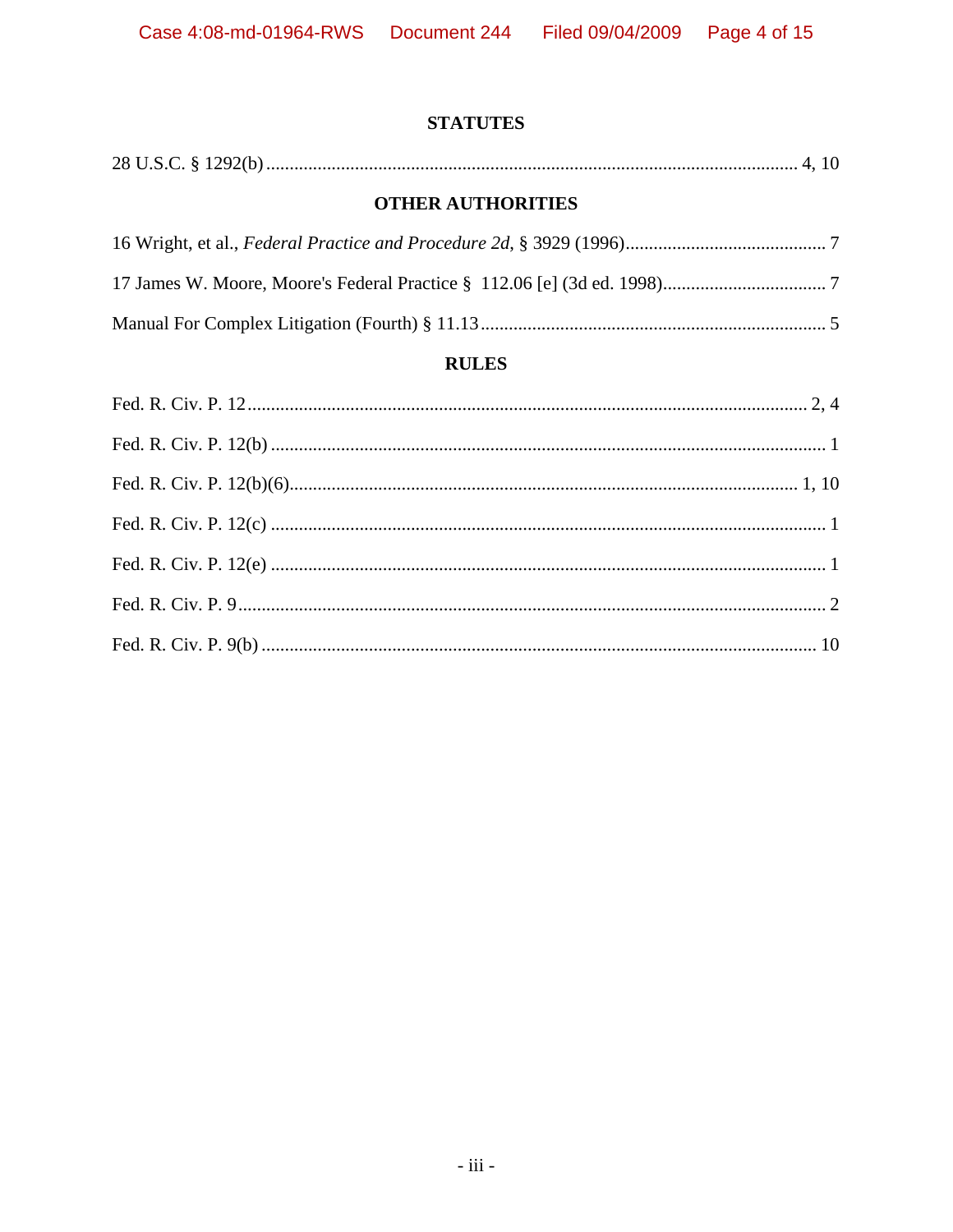# **I INTRODUCTION**

Plaintiffs are highly dismissive of Defendants' request for 1292(b) certification of this Court's August 6 Order and urge the Court to summarily deny the request. The August 6 Order, however, is neither a routine attempt to deal with the procedural difficulties posed by a postanswer Rule 12(b)(6) motion nor a short-hand way to deny Defendants' motion to dismiss on the merits. In fact, Plaintiffs' efforts to re-characterize this Court's Order underscore – in perhaps the strongest way possible – that there is a need for immediate appellate review.

To begin with, if the August 6 Order just turned on the procedural propriety of a postanswer Rule 12 motion, then what has happened in this case is inexplicable. If procedural propriety was the issue, this Court would not have discussed and set the Rule 12 motion briefing schedule at multiple status conferences, or granted Defendants' first Rule 12 motion to strike the class allegations. Similarly, the Court would not have needed to discuss or cite *In re Traysol* in its Order, nor declare that "substantial leniency" must be applied when adjudicating a Rule 12(b) motion in the context of a Master Complaint. Moreover, if the issue really were just the procedural propriety of a post-answer Rule 12(b) motion, this Court would have addressed Defendants' alternative Rule 12(e) motion, or treated Defendants' Rule 12(b) motion as a Rule 12(c) motion for judgment on the pleadings (as the Eighth Circuit has done), and then followed on by addressing the merits of each of Plaintiffs' causes of action. *See Westcott v. City of Omaha*, 901 F.2d 1486 (8th Cir. 1990) (treating post-answer Rule 12(b)(6) motion as a Rule 12(c) motion, and noting that the "distinction is purely formal, because we review this 12(c) motion under the standard that governs  $12(b)(6)$  motions"). None of these steps, however, took place and any notion that the August 6 Order turned on "procedural impropriety" thus fails.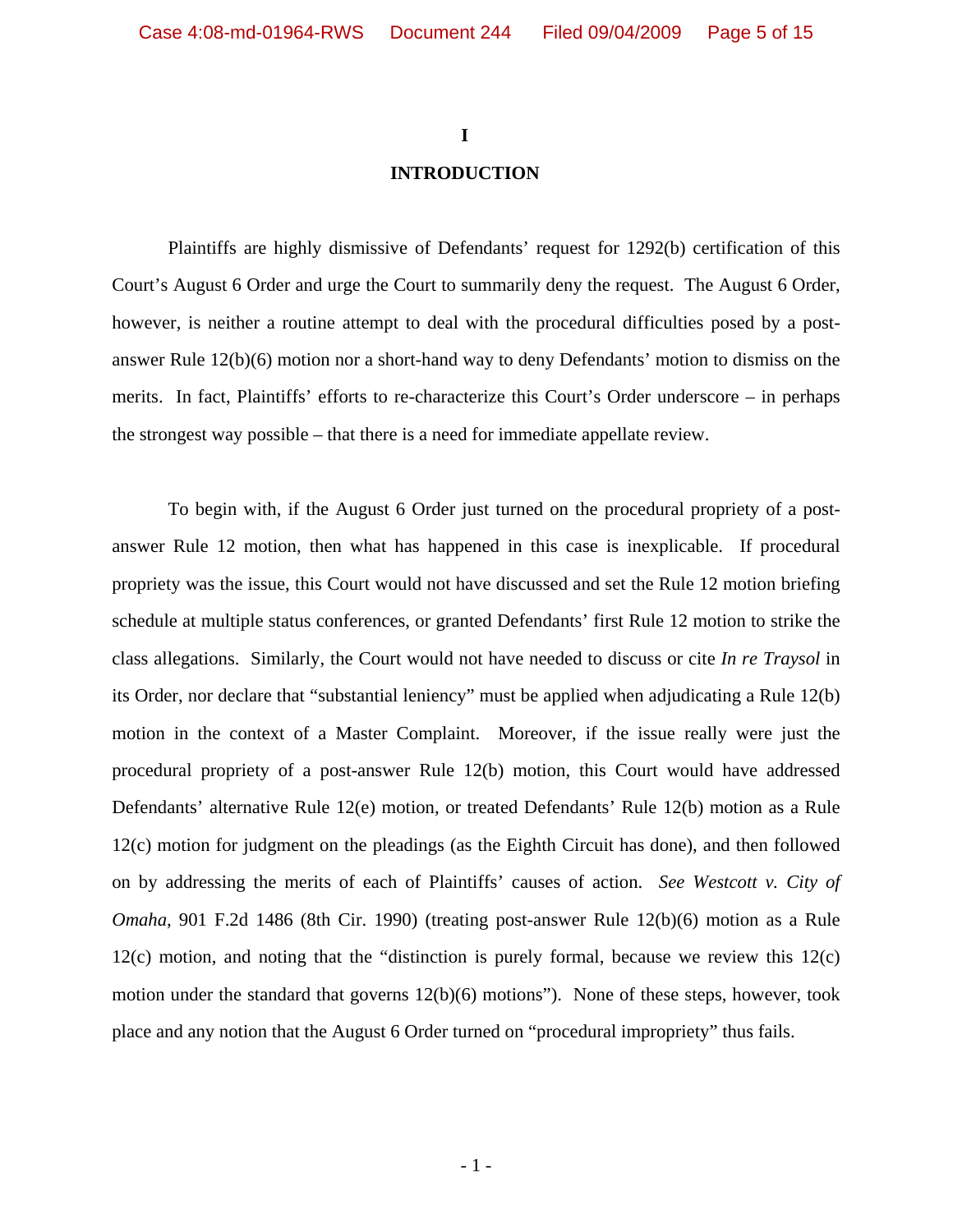Plaintiffs' alternate description – that is, that the August 6th Order in fact was a ruling on the merits holding that each and every one of Plaintiffs' Master Complaint causes of action to be sufficient under Rule 9, *Ashcroft v. Iqbal,* 129 S. Ct. 1937 (2009), and *Bell Atlantic v. Twombly*, 550 U.S. 544 (2007) – makes the case for Section 1292(b) certification even more compelling. In that respect, the truncated analysis in the August 6th Order stands in marked contrast to the exhaustive element-by-element and claim-by-claim examination undertaken in *Iqbal* and *Twombly*. Indeed, it even stands in contrast to the far more detailed analysis (and conclusions) of *In re Traysol* itself. Further, if the August 6th Order truly constitutes a merits ruling, Plaintiffs will turn around and next argue that it compels the denial of every pleading motion brought against an individual complaint, whether motion for judgment on the pleadings or motion to dismiss newly-filed actions. Adopting that reasoning would deprive Defendants of their ability to obtain any meaningful review under the standards mandated by Rule 9, *Iqbal* and *Twombly* and, independently of those cases, would raise substantial Due Process concerns on its own.

In short, whether nominally procedural, nominally substantive, or both, this Court's August 6 Order quite dramatically altered the legal landscape for Rule 12 motions made in response to a master complaint in an MDL. As Plaintiffs' opposition makes clear, this Court's ruling, one way or another, provides that controlling pleading standards are not applicable to an MDL master complaint – whether as a matter of timing of the motion or by loosening the Rule 9, *Twombly* and *Iqbal* standards for cases gathered in MDLs. There is no avoiding, therefore, that the August 6th Order decided a controlling legal question (the standards applied in reviewing an MDL Rule 12 motion to dismiss) about which there is substantial difference of opinion (do Rule 9, *Iqbal* and *Twombly* apply with all their rigor or not). The basic question of the Court's power to make this dramatic change in legal rights and obligations in an MDL – whether viewed as procedural or substantive – merits Section 1292(b) certification. *See In re Showa Denko K.K. L-Tryptophan Prod. Liab. Litig.-II*, 953 F.2d 162, 165-66 (4th Cir. 1992) (even administrative order of MDL court warranted Section 1292(b) interlocutory appeal; large number of affected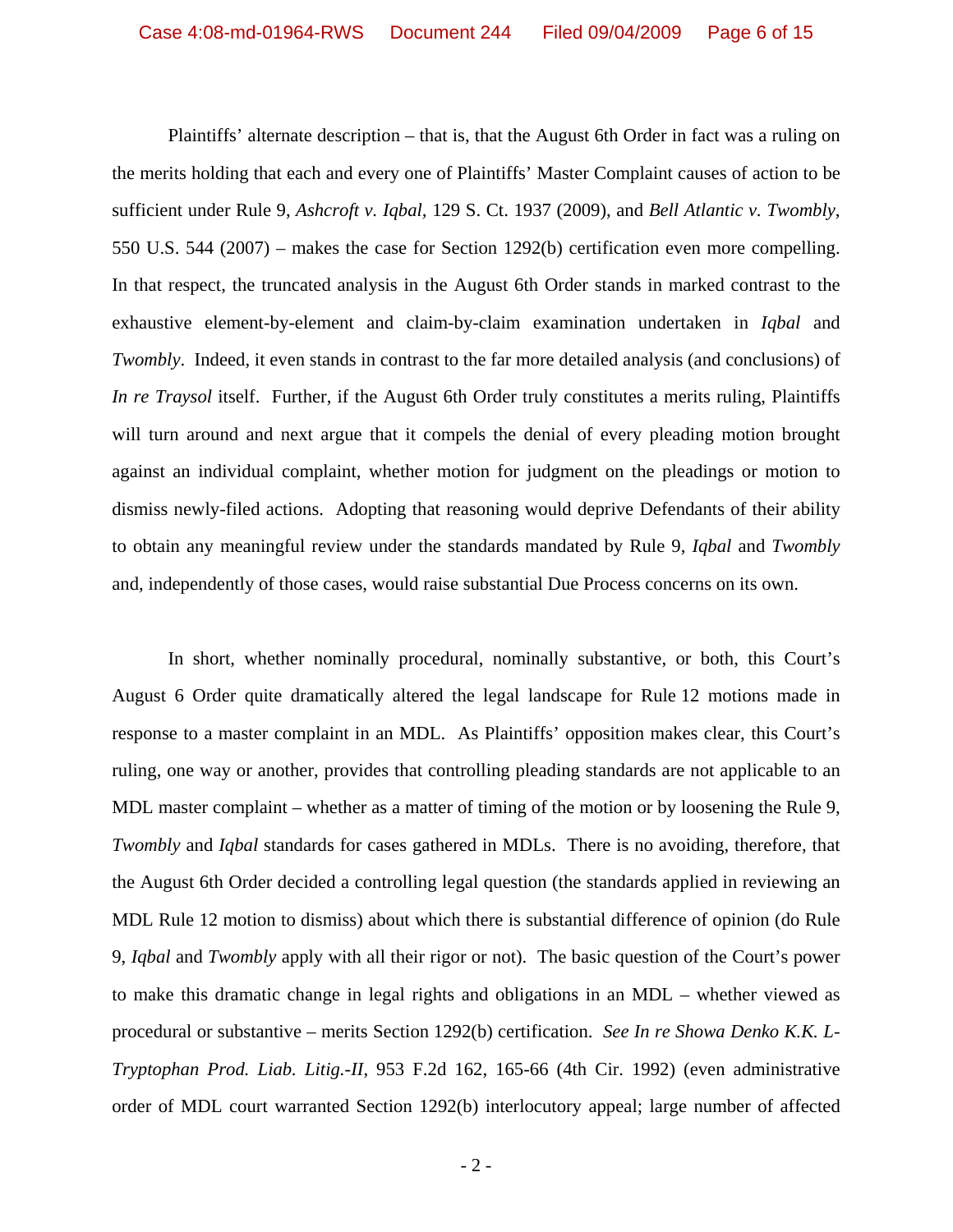MDL cases magnified its impact, and order raised questions about whether MDL court's order exceeded its powers through administrative ruling that altered parties' rights). Given the impact of that order on the further management of these proceedings, certification for appeal is warranted for the benefit of the parties and this Court.

#### **II**

### **ARGUMENT**

## **A. Under Defendants' Understanding Of The August 6th Order, It Should Be Certified For Immediate Interlocutory Appeal**

This Court's August 6, 2009 order explicitly stated (1) that "Organon had already filed answers in the individual lawsuits which precluded any 12(b) motion practice"; and (2) that "any clarification Organon seeks regarding the claims asserted in the master consolidated complaint may be addressed through the discovery process in this litigation and ultimately challenged at the summary judgment stage of this case." August 6, 2009 Order (Docket No. 231), at 3. In so holding, this Court cited *In re Traysol*, MDL 1928, 2009 WL 577726 (S.D. Fla. Mar. 5, 2009), because it "for the most part rejected motion practice against the master consolidated complaint" and concluded that the sufficiency of such claims "should be assessed with substantial leniency" on a motion to dismiss, meaning they "could go forward and would be more appropriately challenged at the summary judgment stage of the litigation." 8/6/09 Order, at 2.

As Defendants read it, either:

(1) The August 6th Order concluded that Rule 12 motions are inappropriate for MDL master complaints, which are "simply meant to be an administrative tool" without force in any individual case, and are "more appropriately challenged at the summary judgment stage" following discovery. 8/6/09 Order, at 2; or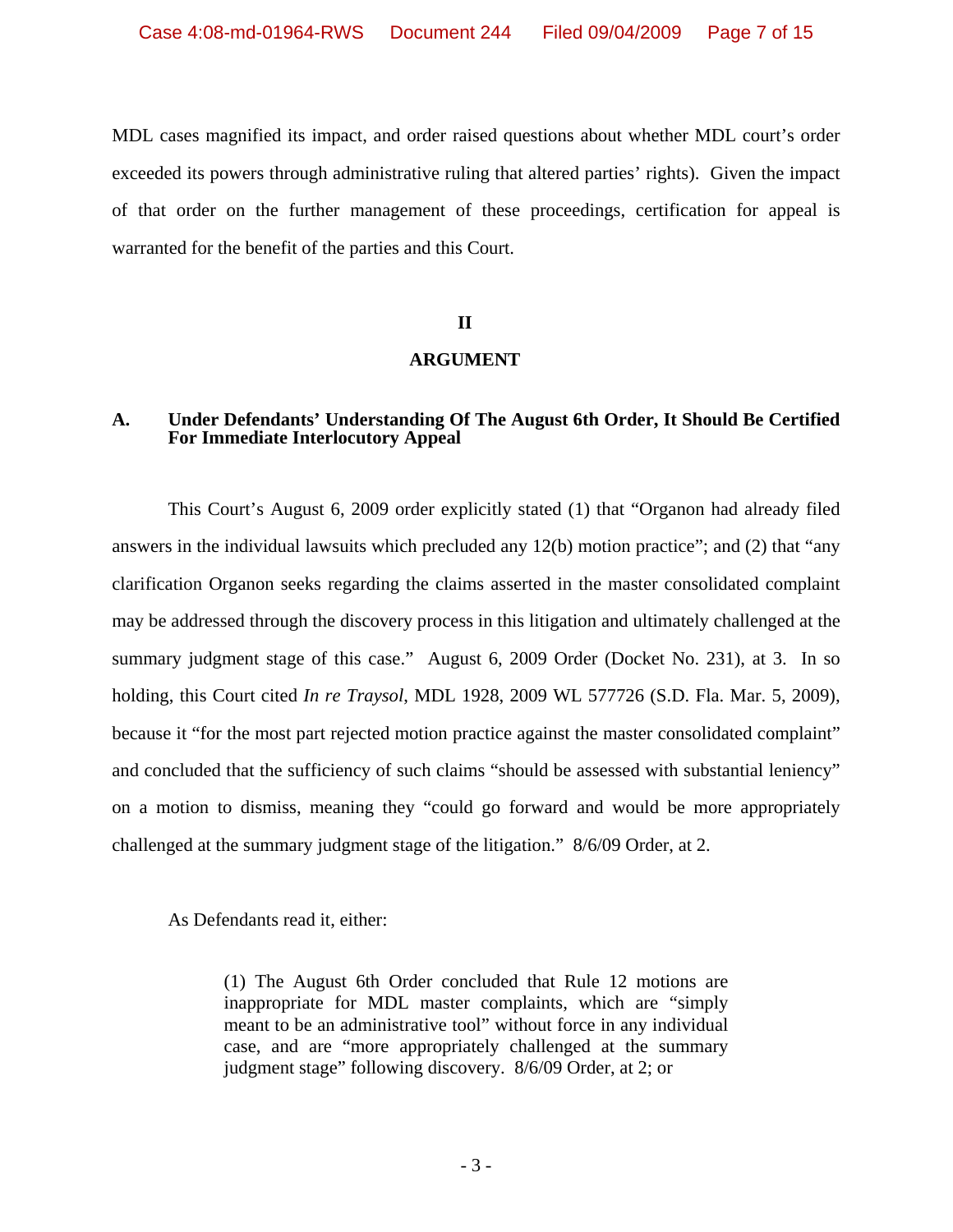(2) The August 6th Order evaluated the sufficiency of the complaint under a "substantial leniency" standard that bears no resemblance to the more rigorous inquiry that Rule 9, *Twombly* and *Iqbal* would demand.

Under either reading, the August 6th Order singles out Defendants and their motion to dismiss for treatment different from other defendants, simply because they are in an MDL and challenging a master complaint. Whether Rule 12 motions may be directed at an MDL master complaint like the one here, and what legal standards govern any such motion, are precisely the type of important and controlling legal questions suitable for Section 1292(b) certification.

The grounds for difference of opinion also appear from the face of the order as well. The case the August 6th Order relies on, *In re Traysol*, concluded that "strict application of Rule 9(b)" should not be "applied in an MDL product liability claim" regardless of how it is applied in other cases. *In re Traysol*, 2009 WL 577726, at \*6. This Court's order and *In re Traysol* thus reflect a significant departure from other courts, which decide Rule 12 motions against MDL master complaints, and apply Rule 9, *Twombly* and *Iqbal* in their original formulations to them as well. *See In re Guidant Corp. Implantable Defibrillators*, 2009 WL 1921902 (D. Minn. July 1, 2009); *In Re Medtronic, Inc. Sprint Fidelis Leads Products Liability Litigation*, 2009 WL 294353 (D. Minn. Feb. 5, 2009).

Plaintiffs cite two cases – *Abels v. Garmers Comm. Corp*., 259 F.2d 910 (8th Cir. 2001) and *Gregory v. Dillards*, 494 F.3d 694 (8th 2007) – to argue that there is no substantial dispute on the legal standard governing master complaint pleading challenges because the August 6th Order and *In re Traysol* are in keeping with Eighth Circuit precedent. Neither case mutes the dispute in any respect. *Abels*, of course, predates both *Twombly* and *Iqbal*, and whatever it may have suggested, the Supreme Court now has expressly rejected the notion that discovery and summary judgment are an adequate substitute for a legally sufficient complaint or that district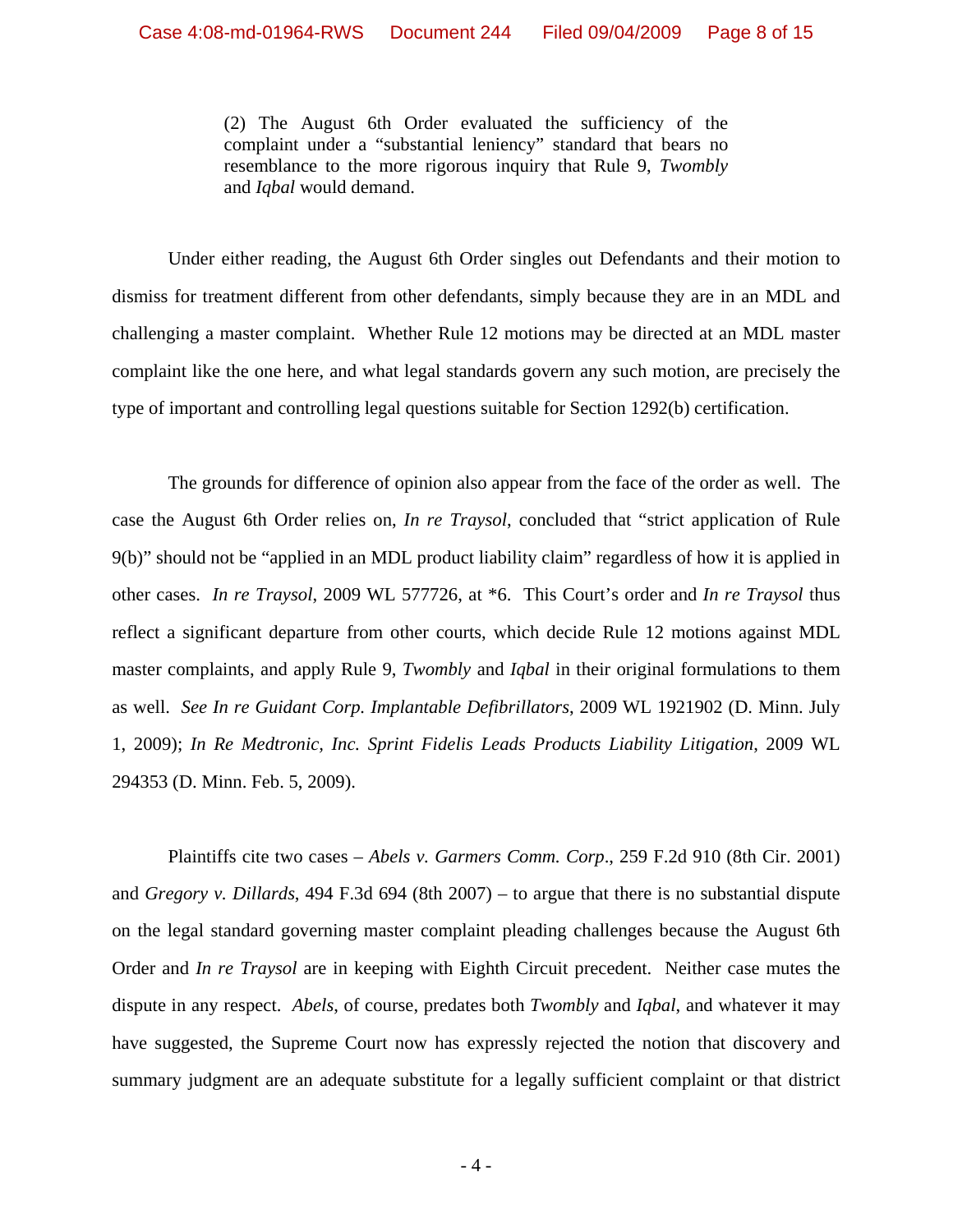courts can loosen pleading requirements as they see appropriate. *See Iqbal*, 129 S. Ct at 1953 (rejecting argument that "Rule 8 should be tempered" where discovery is controlled through case management in anticipation of a motion for summary judgment; "the question presented by a motion to dismiss a complaint for insufficient pleadings does not turn on the controls placed upon the discovery process."). *Gregory*, for its part, has been vacated and replaced by an en banc decision, 565 F.3d 464 (8th Cir. 2009), that affirmed the pleading dismissal of most of plaintiffs' claims without waiting for discovery and summary judgment.

Moreover, immediate resolution of these disputed issues will materially advance the termination of this litigation. Contrary to Plaintiffs' arguments that rulings narrowing the pleadings do nothing except cause needless delay, narrowing the issues before trial *is the whole point* of creating an MDL. As the Federal Judicial Center puts it, "the sine qua non of managing complex litigation is defining the issues in the litigation," and probably an MDL judge's "most important function in the early stages of litigation management" is "to press the parties to identify, define, and narrow the issues." Manual For Complex Litigation (Fourth) § 11.13. The real inefficiencies in an MDL arise not when an MDL court embraces its duty to "press the parties to identify, define and narrow the issues," but rather when the MDL court allows a deficient complaint bloated with untenable claims to justify uncontrolled discovery, or requires that dozens or hundreds of individual proceedings take the place of joint resolution of common issues. This Court's Order accordingly satisfies each prerequisite warranting immediate appellate review.

### **B. Under Plaintiffs' Understanding Of The August 6th Order, It Should Be Certified For Immediate Interlocutory Appeal**

As noted above, Plaintiffs' opposition principally takes issue with Defendants' construction of the August 6th Order and contends that the order did in fact "analyze the requirements of *Twombly* and *Iqbal*" *sub silentio* (through its citation to *In re Traysol*) and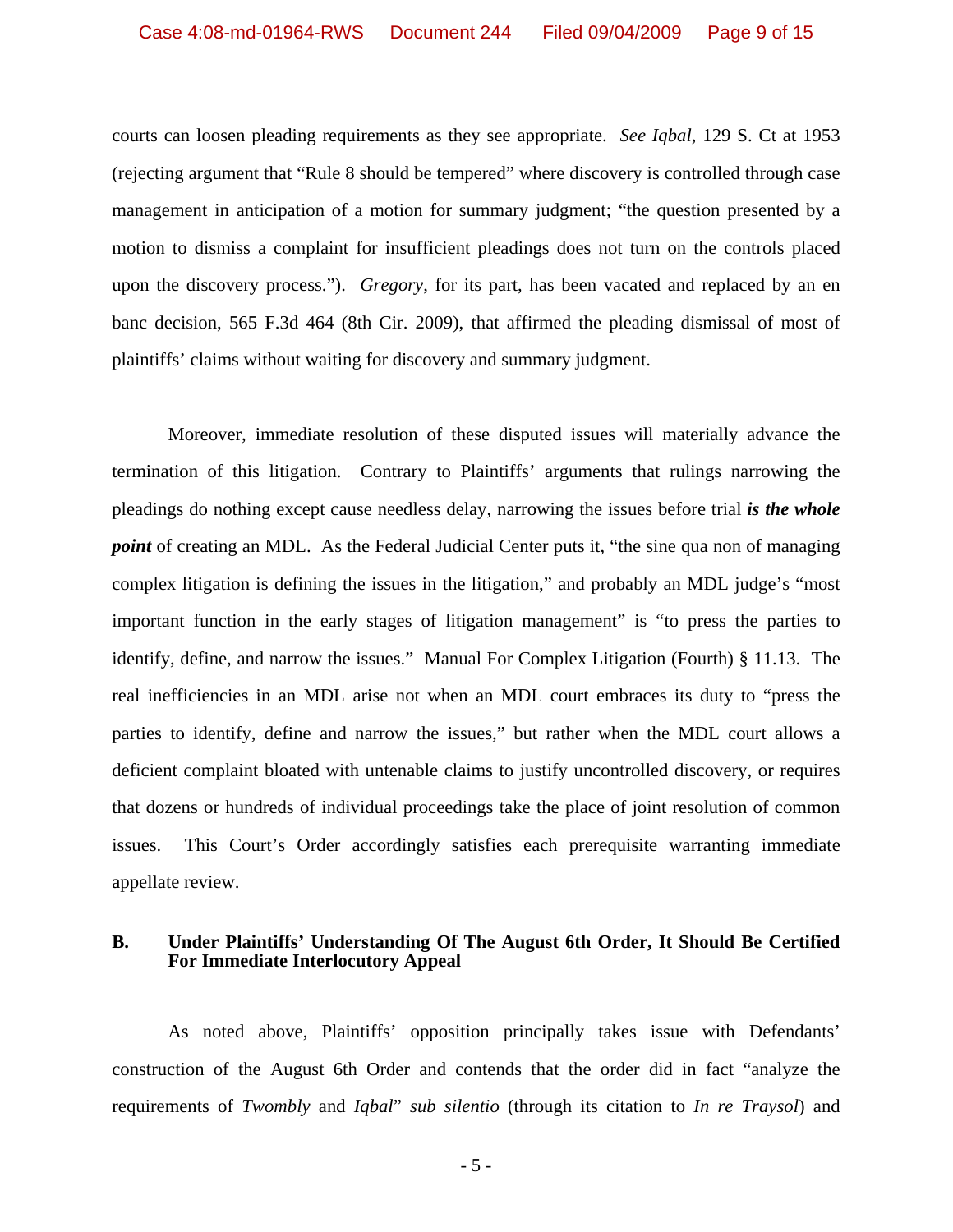"found that Plaintiffs' Master Complaint satisfies *Twombly*." Plaintiffs' Response to Defendants' Motion For Certification Of Order Denying Motion To Dismiss Master Complaint For Interlocutory Appeal (Docket No. 240), at 2, 5. Plaintiffs' reading of the August 6th Order is not plausible.

First, the language of the August 6th Order is to the contrary. Instead of discussing the merits of Defendants' motion to dismiss the Master Complaint, it mentions that answers are already on file, discovery and summary judgment are sufficient procedures for addressing the merits, and that *In re Traysol* rejected Rule 12 challenges to MDL master complaints in favor of a "substantial leniency" approach.

Second, *In re Traysol* predated *Iqbal*, so it could not have analyzed *Iqbal*'s requirements, and it could not have accounted for the *Iqbal*'s emphatic rejection of doubters who claimed *Twombly* had limited application, could be replaced by discovery and a good summary judgment motion, and could be applied on a sliding scale. *See Iqbal*, 129 S. Ct at 1953.

Third, the citation to *In re Traysol* in the August 6th Order cannot mean that this Court followed it to find the Master Complaint here compliant with *Twombly*. *See* Plaintiffs' Response to Defendants' Motion For Certification Of Order Denying Motion To Dismiss Master Complaint For Interlocutory Appeal, at 8-9. This is so because contrary to the August 6th Order, *In re Traysol* quoted and examined plaintiffs' allegations paragraph-by-paragraph, count-bycount and then *dismissed* several of them, even after assessing the fraud claims "with substantial leniency." Thus, while Plaintiffs may say that "this Court has adopted Judge Middlebrooks' ruling that . . . fraud pleadings are more lenient and satisfy Fed. R. Civ. P. 9 when the evidence is within the control of the Defendants" [*id.* at 6], Judge Middlebrooks actually dismissed fraud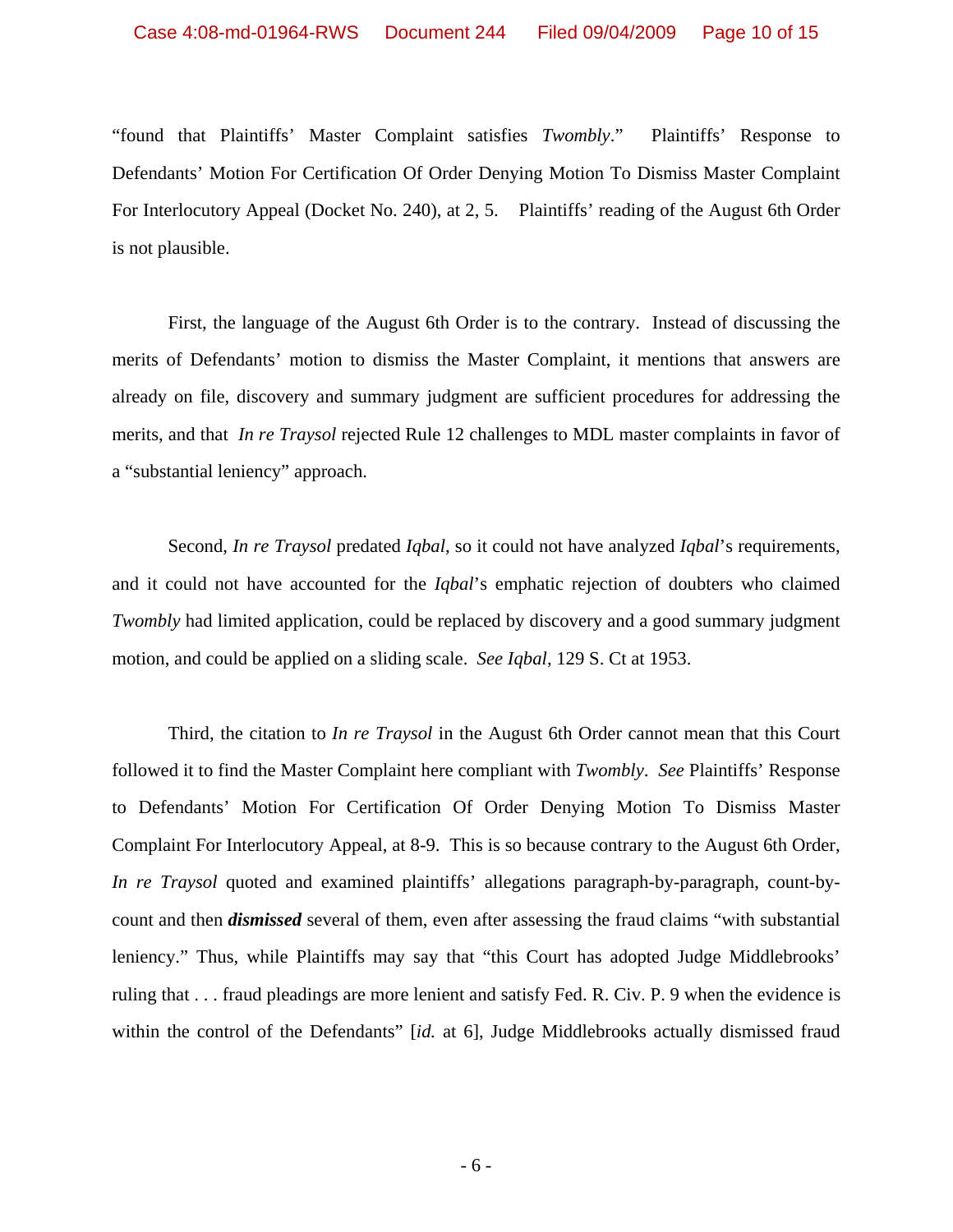claims like those Plaintiffs assert here,<sup>1</sup> because claims "that a Plaintiff or a Plaintiffs' physician relied on fraudulent or misleading statements made directly to them" depend on information that "lies largely in the possession of Plaintiffs' physicians" and so "must be pled with particularity." *In re Traysol*, 2009 WL 577726, at \*8-\*9.

In any event, as also noted above, if Plaintiffs are right that the August 6th Order is on the merits, that strengthens the reasons for certifying the order for interlocutory appeal. To start with, any merits ruling would inevitably constitute a controlling question of law because it includes the standard-setting components Defendants see in the order (the limits on motion practice against master complaints, the adequacy of discovery and summary judgment as a substitute, and the sufficiency of lenient assessments) plus a determination that courts need not analyze a master complaint at any depth if they do reach the merits. The nature of this decision is legal, not factual; it also is not a question of mere pleading etiquette, but one that has a material impact on this MDL and the controlling legal standards. *See* 16 Wright, et al., *Federal Practice and Procedure 2d*, § 3929 at 365 (1996); *see also In re Showa Denko*, 953 F.2d 162 (interlocutory review allowed MDL proceeding despite strong policy against piecemeal appeals); *In re Air Crash off Long Island*, 27 F. Supp. 2d 431 (S.D.N.Y. 1998) (quoting 17 James W. Moore, Moore's Federal Practice § 112.06 [e] (3d ed. 1998) for the proposition that in MDL cases "the better practice is to allow . . . appeal prior to remand," and granting certification); *In re Air Crash Disaster at John F. Kennedy Int'l Airport*, 479 F. Supp. 1118, 1125 (E.D.N.Y. 1978) (granting certification for interlocutory review, noting that multidistrict nature of the case clothed the question of liability with significance as a controlling question of law).

 $\overline{a}$ 

<sup>&</sup>lt;sup>1</sup> See Defendants' Reply to Response to Motion for Leave to Dismiss the Master Consolidated Complaint for Individuals or for a More Definite Statement (Docket No. 162), at 14-19.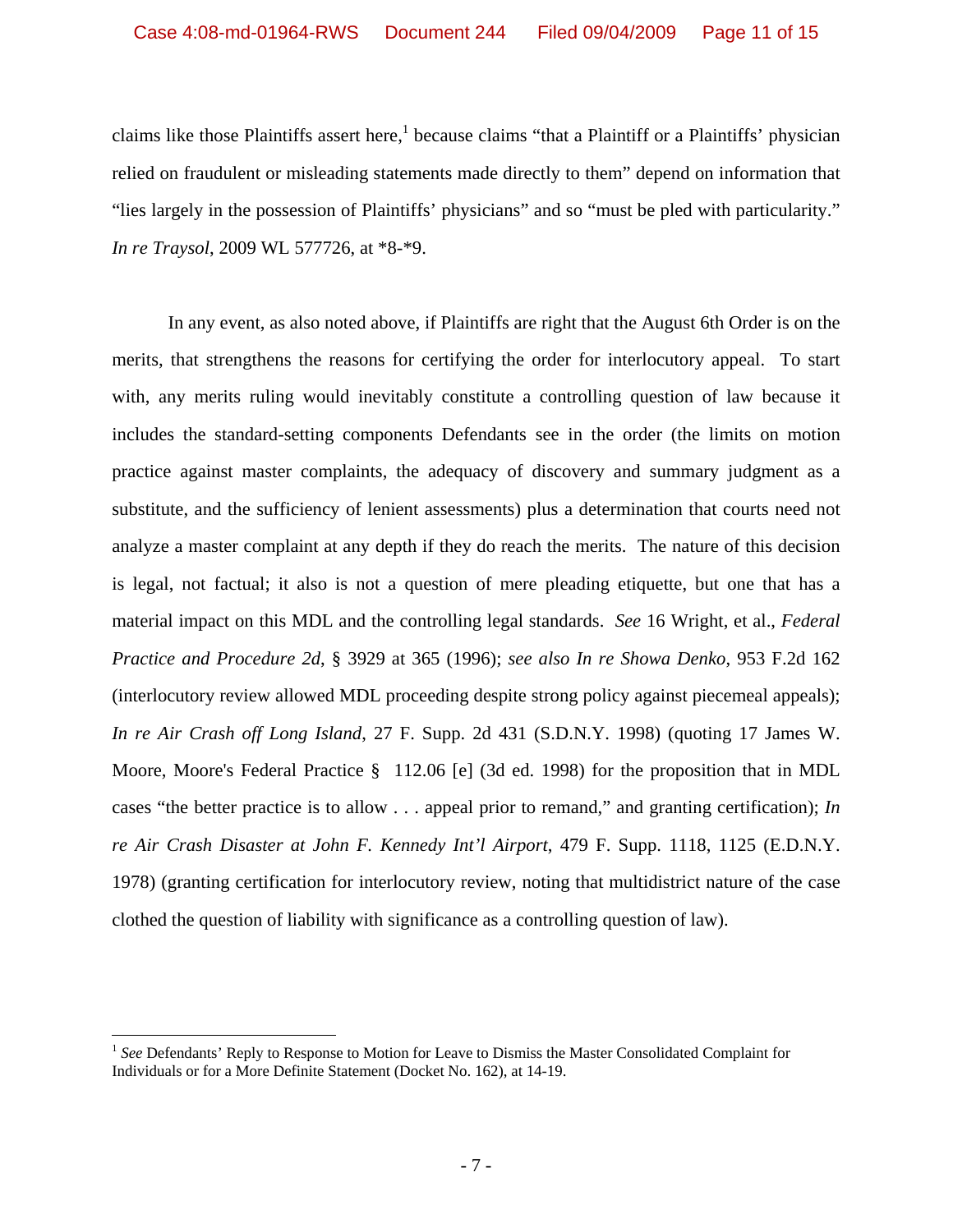Further, if the August 6th Order were a merits ruling, there would be substantial cause for differing opinions on it. If the August 6th Order is a cursory merits ruling, it differs dramatically from *In re Traysol*, 2009 WL 577726, at \*8-\*9, which considered the master complaint allegations in considerable depth before dismissing a number of them, and *Iqbal* and *Twombly,* which similarly dove deeply into the relevant pleadings. And, as with Defendants' analysis of the August 6th Order, successful resolution of the issues by interlocutory appeal still would be a game-changer. Plaintiffs undoubtedly might be able to reframe a few causes of action that could survive Rule 12 scrutiny, but the numerous junk claims and meritless allegations would fall away. The resulting MDL would be narrow, focused, targeted, and efficient – a proceeding that would deliver on the promise of MDL coordination.

## **C. Plaintiffs' Flawed Account Of The Procedural History Leading To The August 6th Order Should Not Misdirect The Certification Analysis**

Although not essential to the certification issue raised here, Defendants are compelled to correct the record regarding the procedural history of the Master Complaint and the parties' respective positions on it.

Plaintiffs, for example, suggest that "Defendants asserted that the Master Complaint would not replace any individual complaint." *See* Plaintiffs' Response to Defendants' Motion For Certification Of Order Denying Motion To Dismiss Master Complaint For Interlocutory Appeal, at 2. This is false. Defendants moved for a master complaint with the expectation that each Plaintiff *would retain her individual case and case number*, but that all Plaintiffs (save any who specifically objected) would adopt the Master Complaint as their *operative pleading*. Defendants thus moved for a master complaint on the ground that:

> Plaintiffs would not be prejudiced by a master consolidated complaint because while "consolidation is permitted as a matter of convenience and economy in administration, [it] does not merge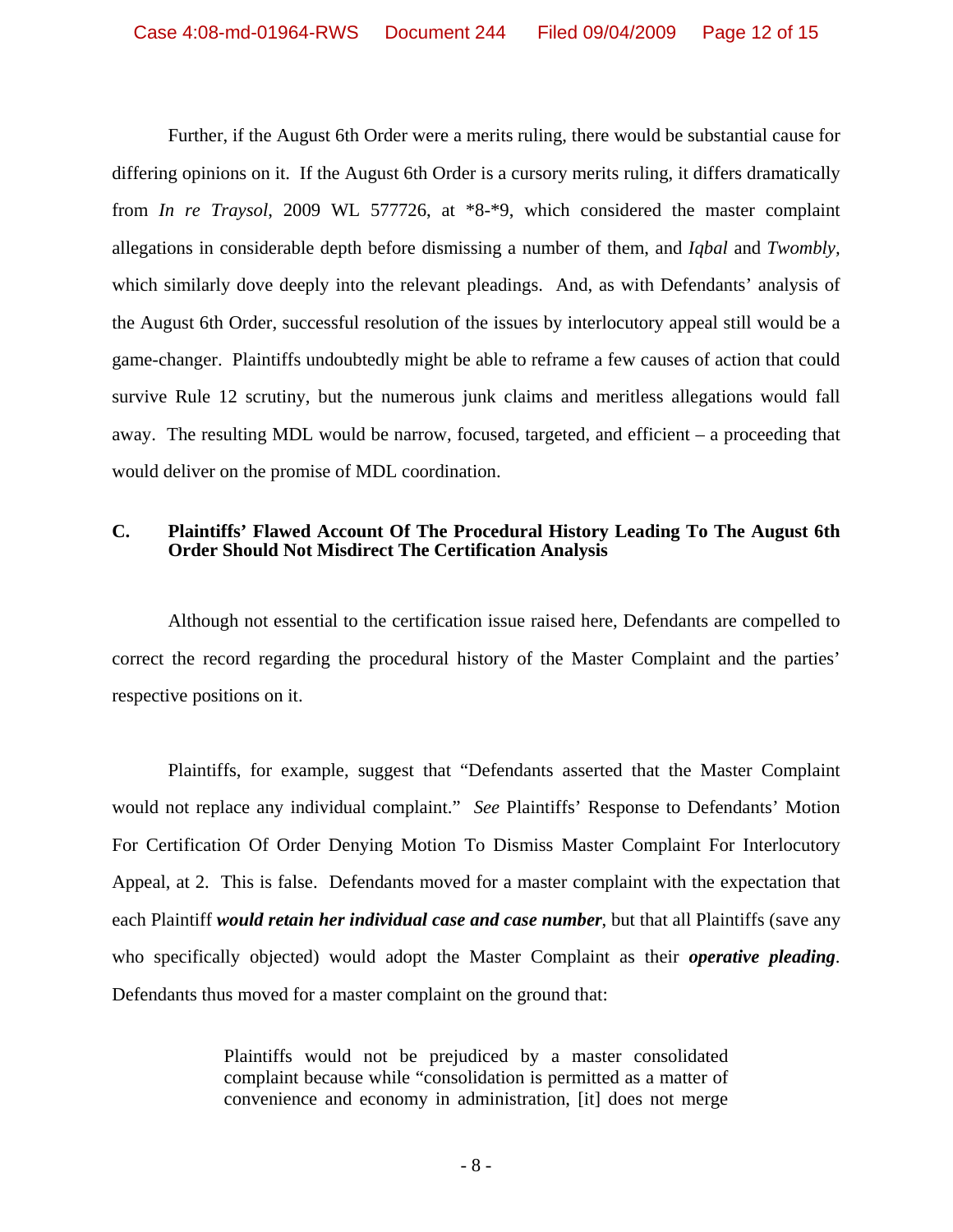the suits into a single cause, or change the rights of the parties, or make those who are parties in one suit parties in another." ... *Hence, a master consolidated complaint merely becomes the operative complaint* in the case, *and does not dissolve the individual cases*.

Motion For An Order Directing Plaintiffs To File A Master Consolidated Complaint (Docket No. 37), at 3 (citations omitted; emphasis added).

Plaintiffs also suggest that both parties contemplated that the Master Complaint would not "change the rights of the parties" and was intended just as an "administrative document." But, as Plaintiffs well know, the phrases "change the rights of the parties" and "administrative document" do *not* mean that master complaints are meaningless documents that never become the operative pleading for any individual plaintiff. These concepts have nothing to do with the sufficiency or amendatory effect of a master complaint; rather, these concepts relate solely to choice of law and indicate that the parties do not intend the filing of a master complaint to change the law that applies to any given Plaintiff's claims. *See, e.g., In re Guidant Corp. Implantable Defibrillators Prods. Liability Litigation*, 489 F. Supp. 2d 932, 935 (D. Minn. 2007) (explaining that absent a stipulation between the parties, the filing of a master complaint does not make the MDL court the controlling forum for choice of law purposes or alter which state's laws govern plaintiffs' claims); *In re Propulsid Prod. Liab. Litig*., 208 F.R.D. 133, 141-42 (E.D. La. 2002) (master complaint does not effect a forum change for choice of law purposes, and in that sense is an administrative document that does not alter the rights of the parties because it does not alter which state's laws apply).

Finally, although this Court has stated that Plaintiffs never "contemplated that Rule 12(b) motion practice would be pursued by Organon against the master complaint" [8/6/09 Order, at 3], the opposite is true. During status conference discussions about the schedule for responding to the Master Complaint, Plaintiffs' counsel explicitly acknowledged that they "never expected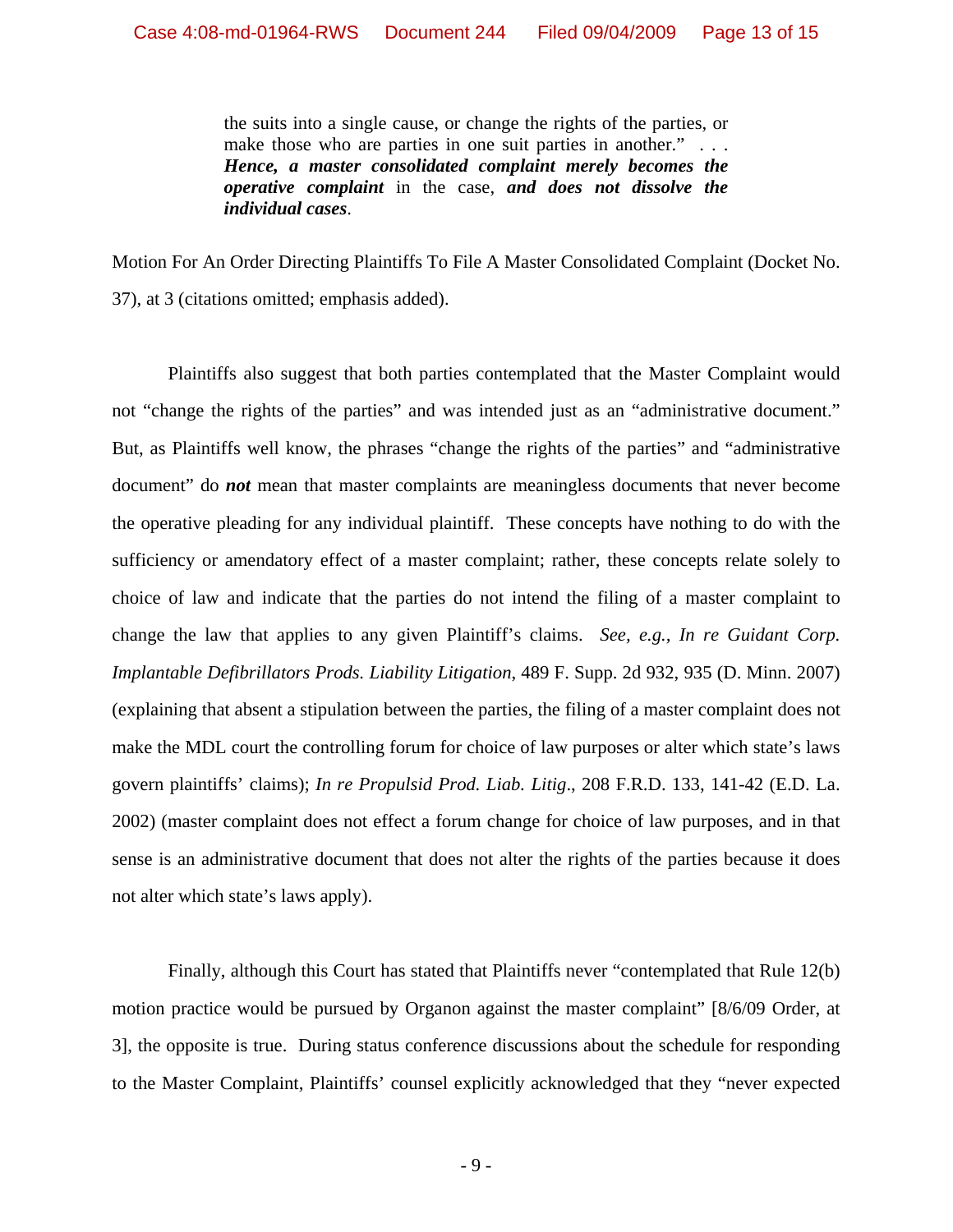[Defendants] to waive their motions if they so chose to move" [Transcript of Feb. 19, 2008 Telephone Status Conference (Docket No. 107), at 82:5-83:7]. Plaintiffs' failure to correct the record on this point does not serve anyone, the Court or the parties, well.

#### **III**

#### **CONCLUSION**

The Court's August 6, 2009 order denying Defendants' motion to dismiss the master complaint raises controlling questions of law as to which there are substantial grounds for difference of opinion. These legal questions bear directly on the standard plaintiffs must meet to survive a Federal Rule of Civil Procedure 9(b) and 12(b)(6) motion to dismiss when their causes of action are contained in a master complaint utilized in a federal multi-district litigation (MDL) – whether Rule 9(b) and the Supreme Court's *Iqbal* and *Twombl* decisions control the sufficiency of allegations in a master complaint, or whether MDL master complaints are "simply meant to be an administrative tool" to be "assessed with substantial leniency," and are not subject to a pleading challenge in any individual case where a complaint previously was filed, as concluded by this Court and *In re Traysol*, 2009 WL 577726. An immediate appeal on this disputed standard will materially advance the termination of this litigation because the controlling legal issues implicated by the order, if resolved by the Eighth Circuit now, are substantially likely to narrow the claims actually litigated and allow for resolution of the cases in this MDL more rapidly, more efficiently and at a lower cost.

For these reasons, Defendants respectfully request that the Court grant this motion and certify the August 6, 2009 order for immediate appeal as provided in 28 U.S.C. section 1292(b).